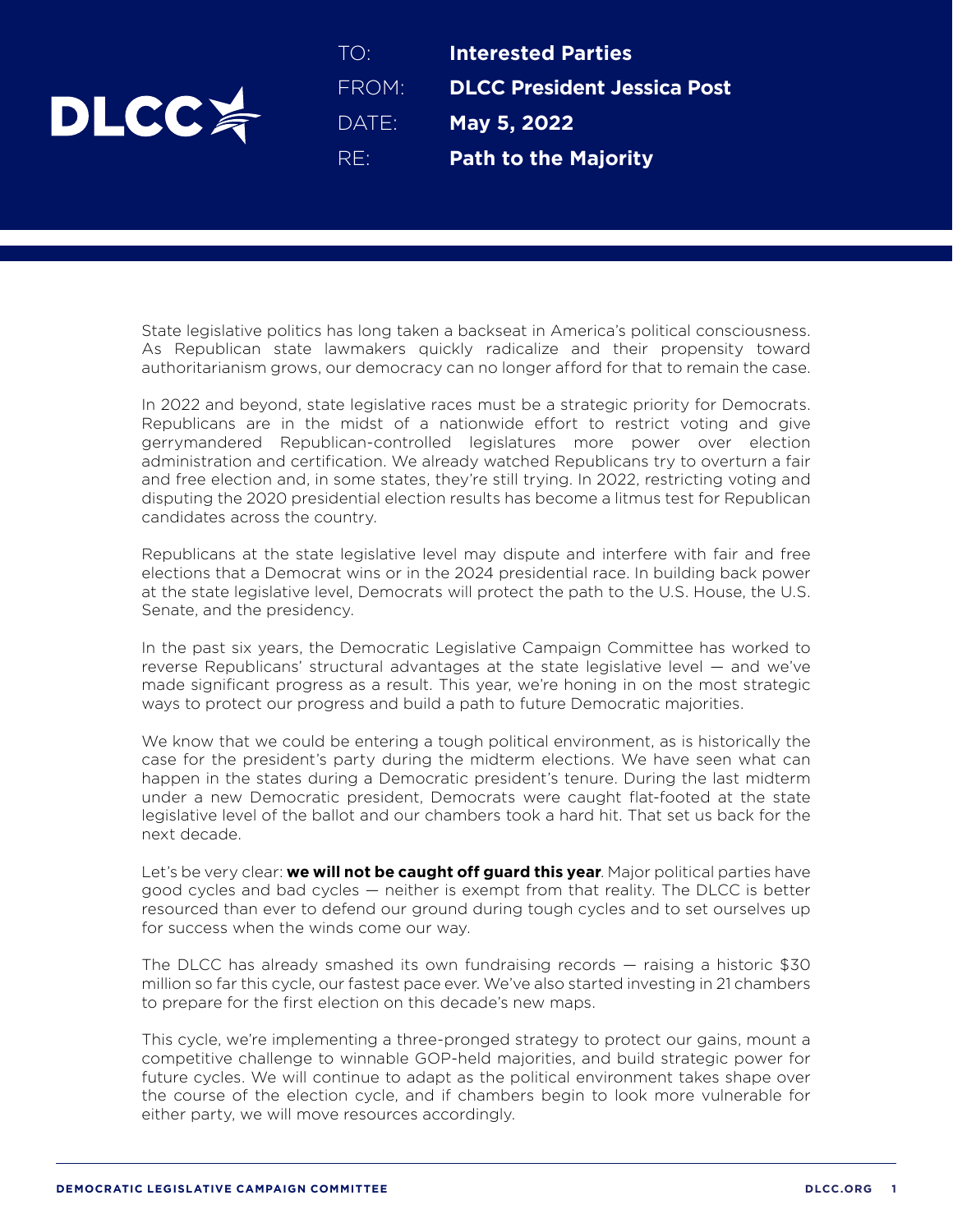## **Defend our Majorities**

Our first priority this year will be to defend the gains we've made over the last decade. Midterm cycles are historically difficult for the president's party. Winning state legislative majorities in more difficult territory later in the decade starts with defending our progress this cycle.

- **• Colorado House & Senate**
- **• Maine House & Senate**
- **• Minnesota House**
- **• Nevada Assembly & Senate**
- **• New Mexico House**

## **Make a Play for Vulnerable GOP Majorities**

Republican majorities are the most vulnerable in the Minnesota Senate and both chambers in Michigan and New Hampshire. These chambers are the best opportunities to gain ground due to redistricting, the landscapes of the states, and our current margins.

- **• Minnesota Senate**
- **• Michigan House & Senate**
- **• New Hampshire House & Senate**

## **Reversing Republicans' Structural Advantage**

In 2020 we saw national Democrats win elections in unprecedented territory. It's time to start building towards that at the state legislative level. Redistricting realities, the political environment, and current legislative margins make these chambers more challenging — but make no mistake, they're competitive. We're investing to gain ground and if any of these chambers appear more competitive later in the cycle, we'll make a play for the majority.

- **• Arizona House & Senate**
- **• Pennsylvania House & Senate**
- **• Georgia House**